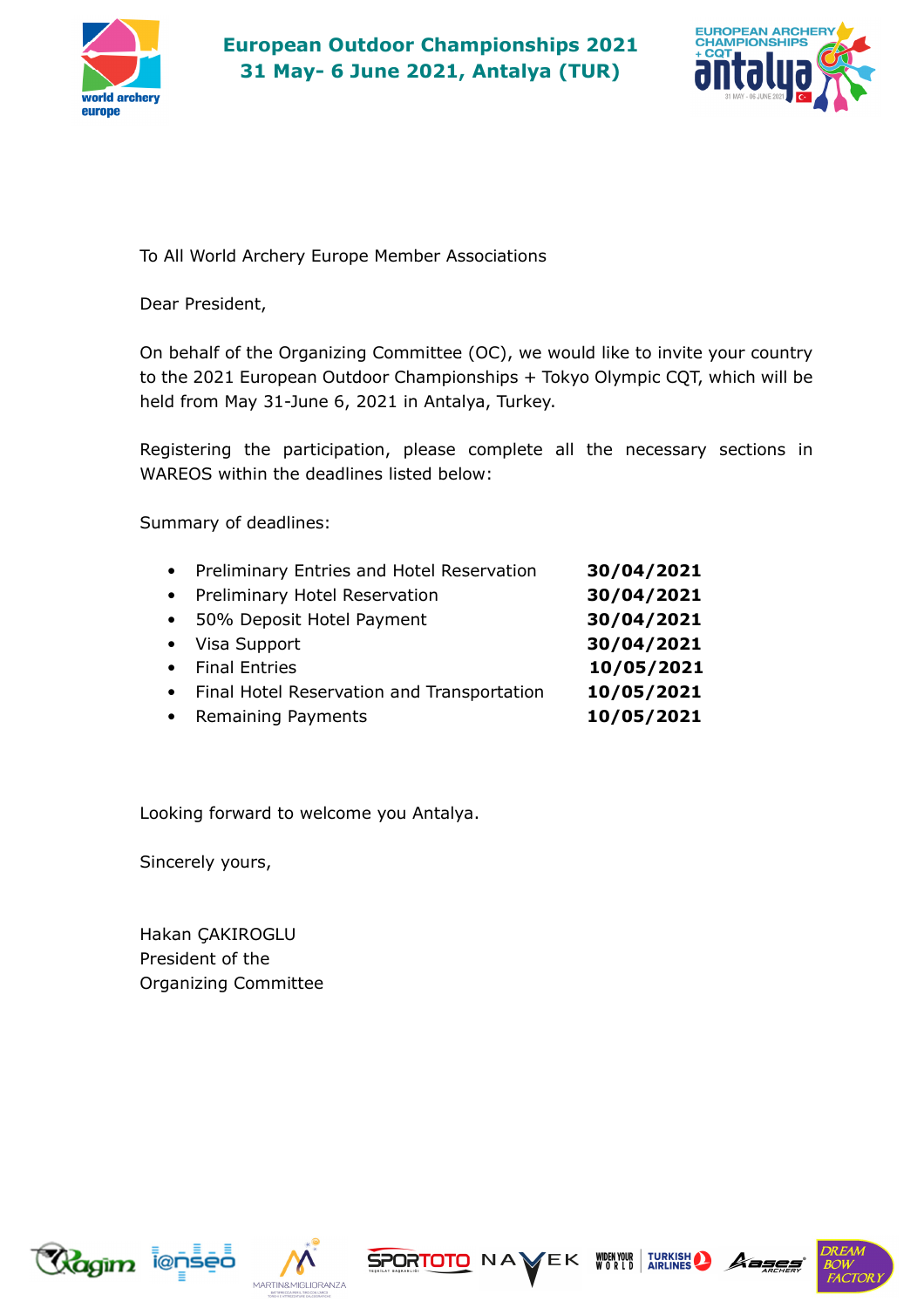



# **PRELIMINARY PROGRAMME:**

| 29/05/2021<br>Saturday  | Arrival of Participants<br>Practice Field and Local Transportation is available                        |
|-------------------------|--------------------------------------------------------------------------------------------------------|
| 30/05/2021<br>Sunday    | Arrival of Participants<br>Practice Field and Local Transportation is available<br><b>WAE Congress</b> |
| 31/05/2021<br>Monday    | Official Practice & Equipment Inspection<br>Team Managers' Meeting & Opening Ceremony                  |
| 01/06/2021<br>Tuesday   | Qualification Round & Team Round<br>Recurve & Compound                                                 |
| 02/06/2021<br>Wednesday | Individual & Mixed Team Round<br>Team Round<br>Recurve & Compound                                      |
| 03/06/2021<br>Thursday  | <b>Individual Eliminations</b><br>Mixed Team Round                                                     |
| 04/06/2021<br>Friday    | Continental Quota Tournament                                                                           |
| 05/06/2021<br>Saturday  | <b>Compound Finals</b>                                                                                 |
| 06/06/2021<br>Sunday    | <b>Recurve Finals</b>                                                                                  |
| 07/06/2021<br>Wednesday | Departures                                                                                             |

### **NOTE:**

This preliminary programme is subject to change according to the number of participants and special requirements. All changes will be published and distributed in good time.

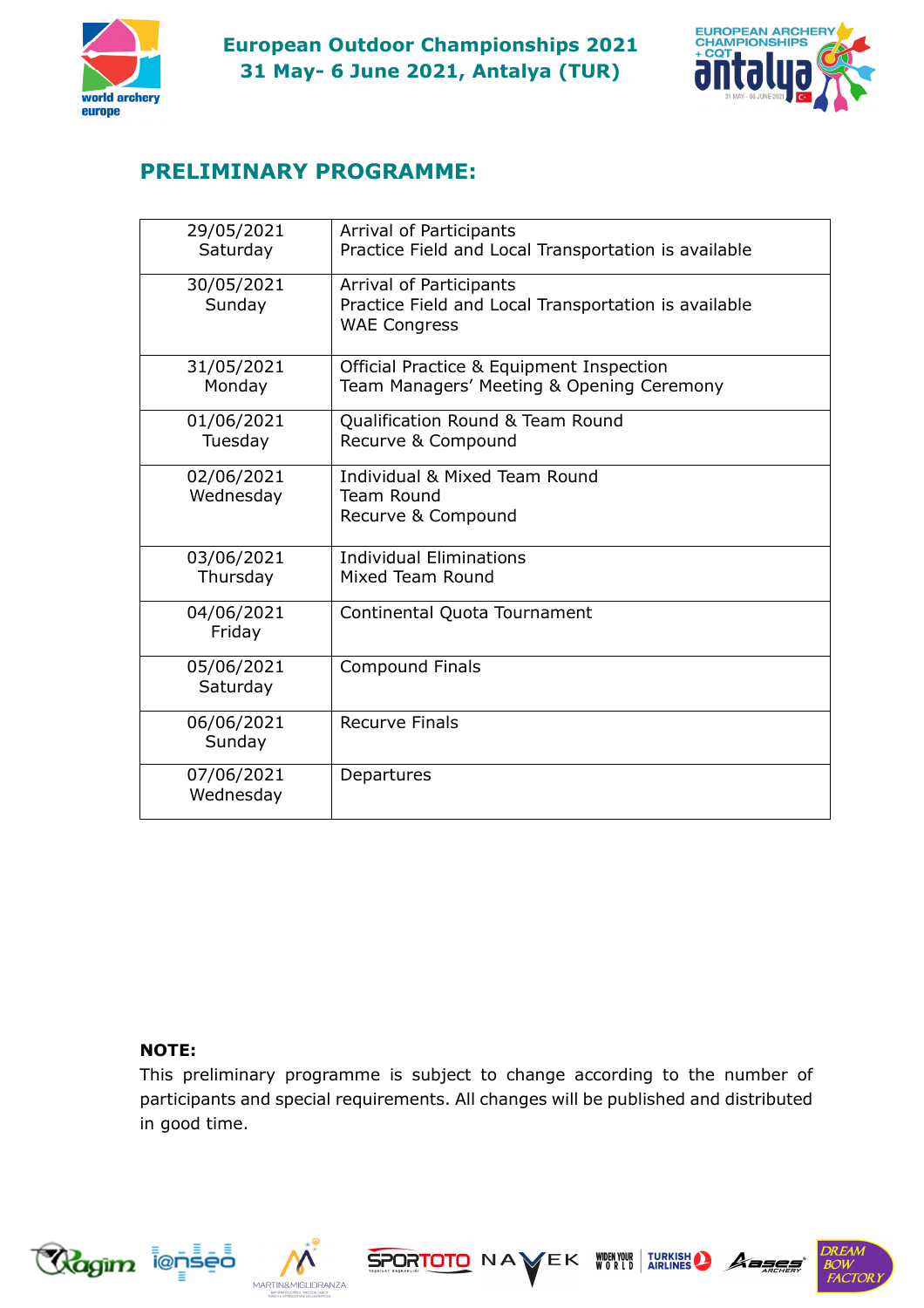



# **PRELIMINARY & FINAL REGISTRATION**

No entry forms will be available to register for this event; the registration process must be completed using WAREOS.

Member Associations can login WAREOS at http://register.worldarchery.sport with the username and password assigned by World Archery. After entering WAREOS, selecting the event from list will allow a member association to register their athletes. Select/press "Entries" button to see list of categories in the event. Select/press the "Category" to enter the athlete and official numbers/details participating for that event.

For any questions regarding the WAREOS, please contact the World Archery office, Miss Cecile TOSETTI (ctosetti@archery.sport).

**A maximum number of three (3) athletes per country** can be registered into each category and divisions of the event.

| Starting date of online-registration with WAREOS is:   17 March 2021 |               |
|----------------------------------------------------------------------|---------------|
| End of Preliminary registration:                                     | 30 April 2021 |
| End of Final registration:                                           | 10 May 2021   |

Please respect the stated deadlines.

Member Associations should only use WAREOS to make any changes/amendments to their entries and will be able to do so at any time. Any changes made in WAREOS an email will be automatically sent to the Organizing Committee and Member Association with the updated information.

However, any changes that are made after the deadlines specified or if entries differ by more than 6 athletes from the preliminary entries, the following penalty fees will automatically be applied:

| <b>Penalty fees to be paid to Organizing Committee:</b>                                                          | Cost (EURO): |
|------------------------------------------------------------------------------------------------------------------|--------------|
| Entries made after the preliminary and/or final entry $\vert$ 45 per entry<br>deadline date.                     |              |
| If final entries differ from the preliminary entries by more $\vert$ 140 per entry<br>than 6 athletes/officials. |              |





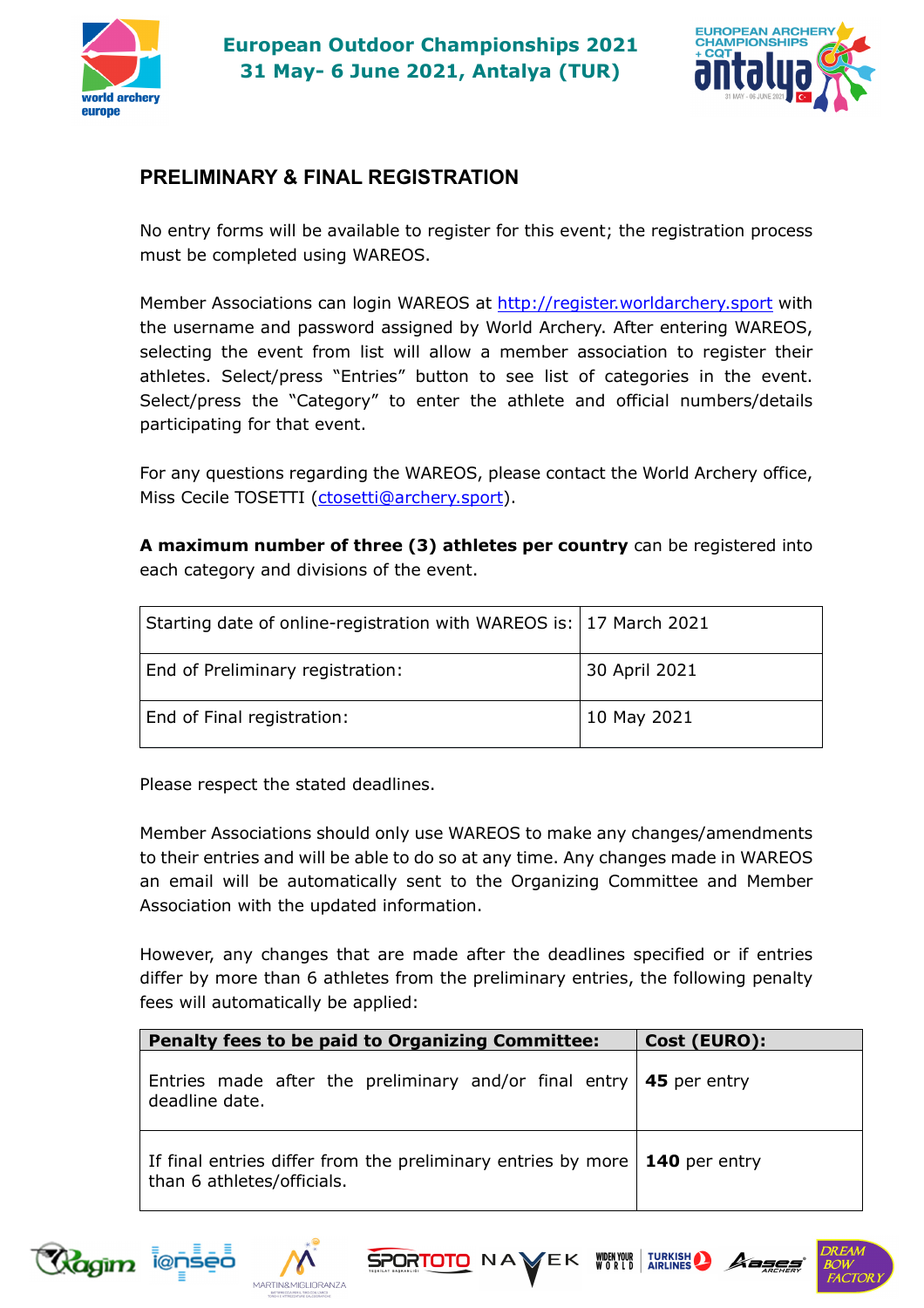



Failure to have made preliminary entries before the deadline date but then have submitted final entries. **140** per entry

Any entries received less than 3 days before the team managers' meeting will be refused if no preliminary entry and/or final entry are made prior.

As a final note, only Member Associations in good standing will be eligible to compete. This means that World Archery fee must have been paid prior the participation.

# **ACCOMMODATION & GENERAL INFORMATION**

The official hotels are the Porto Bello Hotel Resort & Spa and Double Tree by Hilton Antalya City Center. Accommodation includes breakfast, lunch and dinner with nonalcoholic drinks. Due to health policy for Covid 19 pandemic, only two hotels will be used at the Championship.

Participants, who book their accommodations in non-official hotels, they will not be allowed to participate in a competition.

Confirming of the hotel reservations, a 50% deposit of the total amount is required to be bank transferred to the OC before **30 April 2021**. Reservations after this date will be considered only according to availability.

#### **Porto Bello Hotel Resort &Spa (5 Star)**



- Single Room Euro 148,00€ (Including Breakfast, Lunch & Dinner Buffet)
- Double/Twin Room Euro 196,00€ Euro (Including Breakfast, Lunch & Dinner Buffet)
- 20 minutes' drive from the competition venue
- Hotel has a pool area, Wi-Fi, continental breakfast, lunch and dinner restaurant.







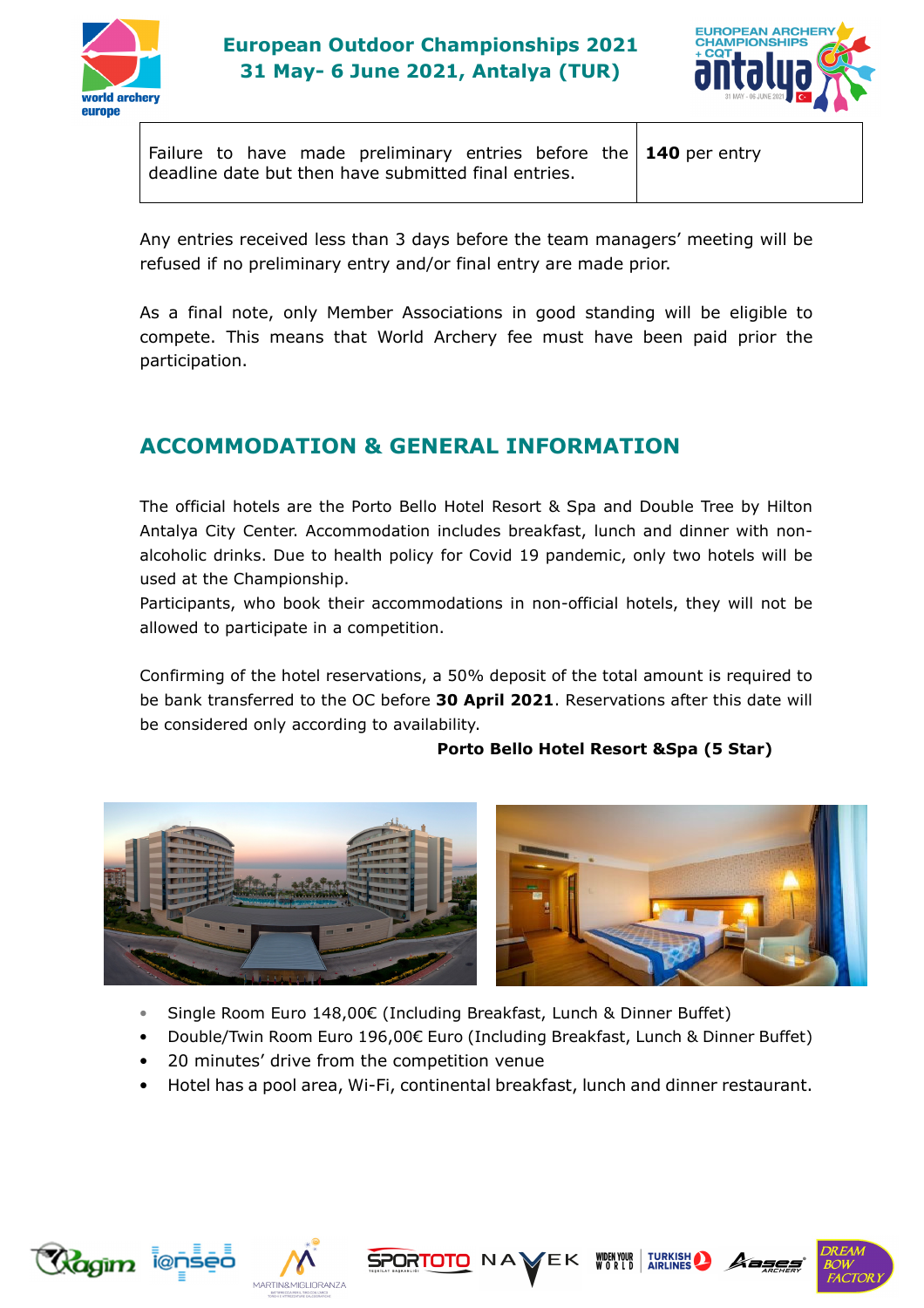

 **European Outdoor Championships 2021 31 May- 6 June 2021, Antalya (TUR)** 



### **Double Tree by Hilton City Centre (5Star)**



- . Single Room Euro 170 (Including Breakfast, Lunch & Dinner Buffet)
- . Double Room Euro 230 (Including Breakfast, Lunch & Dinner Buffet)
- . 7 minutes' drive from the competition venue











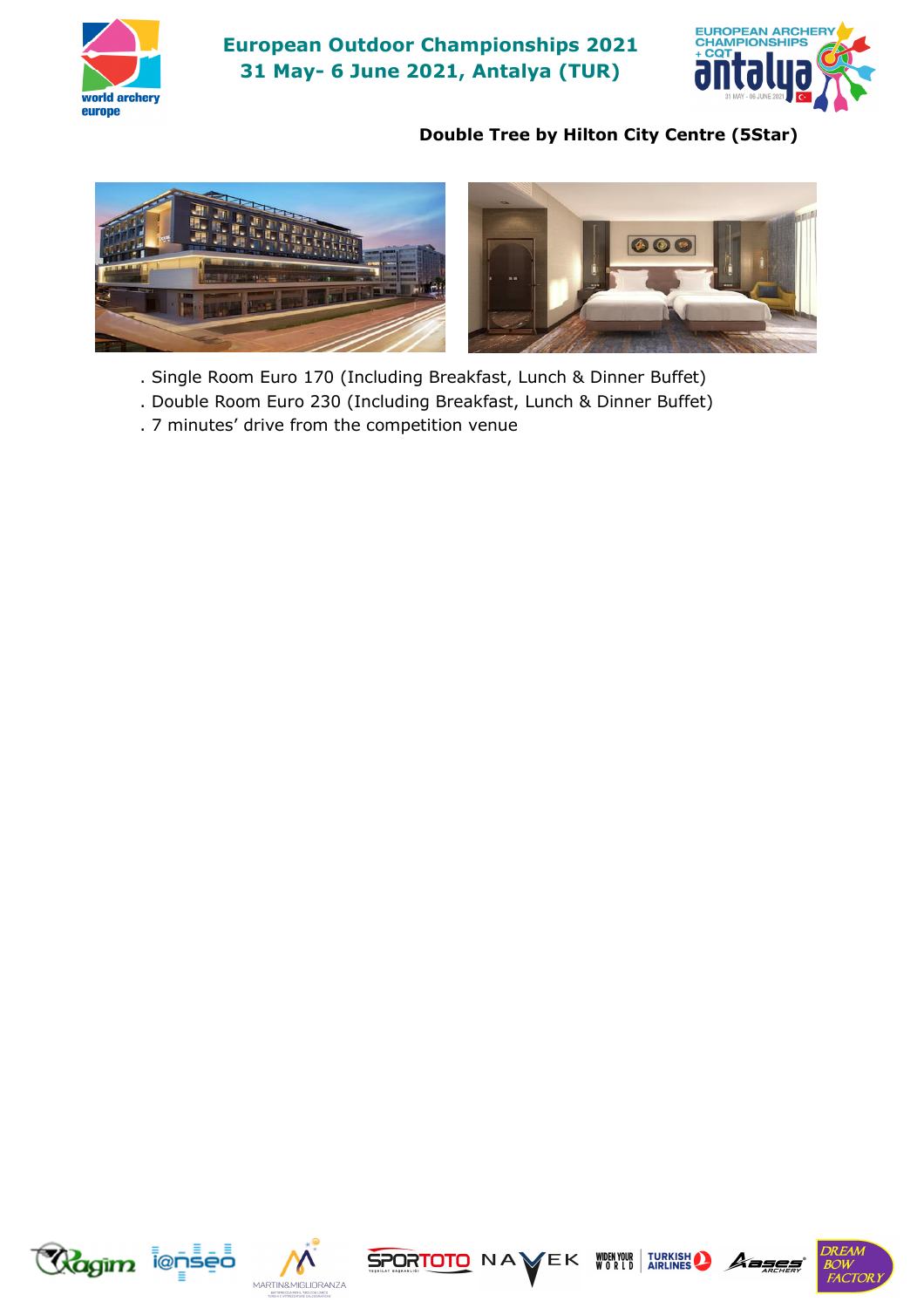



# **ENTRY FEE**

### **Entry fee:**

| Individual: | 150,00€ EUR per athlete |
|-------------|-------------------------|
| Officials:  | 75,00€ EUR per person   |
| Teams:      | 50,00€ EUR per team     |

Entry fees include (for only the persons who stay in the official hotels)daily local transport to/from the practice field to/from the official hotels during the qualification, elimination and finals venues (timetable to be confirmed on site).

#### **PAYMENT CONDITIONS:**

The entry fees should be paid in full upon arrival.

Payment of accommodation, a minimum deposit of 50% should be made when booking by **30 April 2021**. The final outstanding balance shall be made via bank transfer before arrival. Accommodation cannot be guaranteed after this deadline.

### **NOTE**:

- Please indicate in the reference/notes section the team or reservation name that corresponds to the payment
- All payment shall be made in EUR0 by BANK TRANSFER.
- All bank wire charges will be paid by the participant
- CREDIT CARDS will not be accepted as payment.

#### **BANK INFORMATION for ACCOMMODATION, TRANSPORTATION and ENTRY FEES:**

| IBAN:         | TR 03 0006 7010 0000 0025 0866 69   |
|---------------|-------------------------------------|
| SWIFT CODE:   | YAPITRIS                            |
| ACCOUNT NO:   | 25086669                            |
| BANK:         | YAPI KREDI BANKASI                  |
| BANK ACCOUNT: | ANTALYA OKCULUK IHTISAS SPOR KULÜBÜ |

### **TO GUARANTEE RESERVATIONS**

The 50% deposit of the accommodation must be paid in advance via bank transfer by **30 April 2021.** The balance payment is due before arrival.







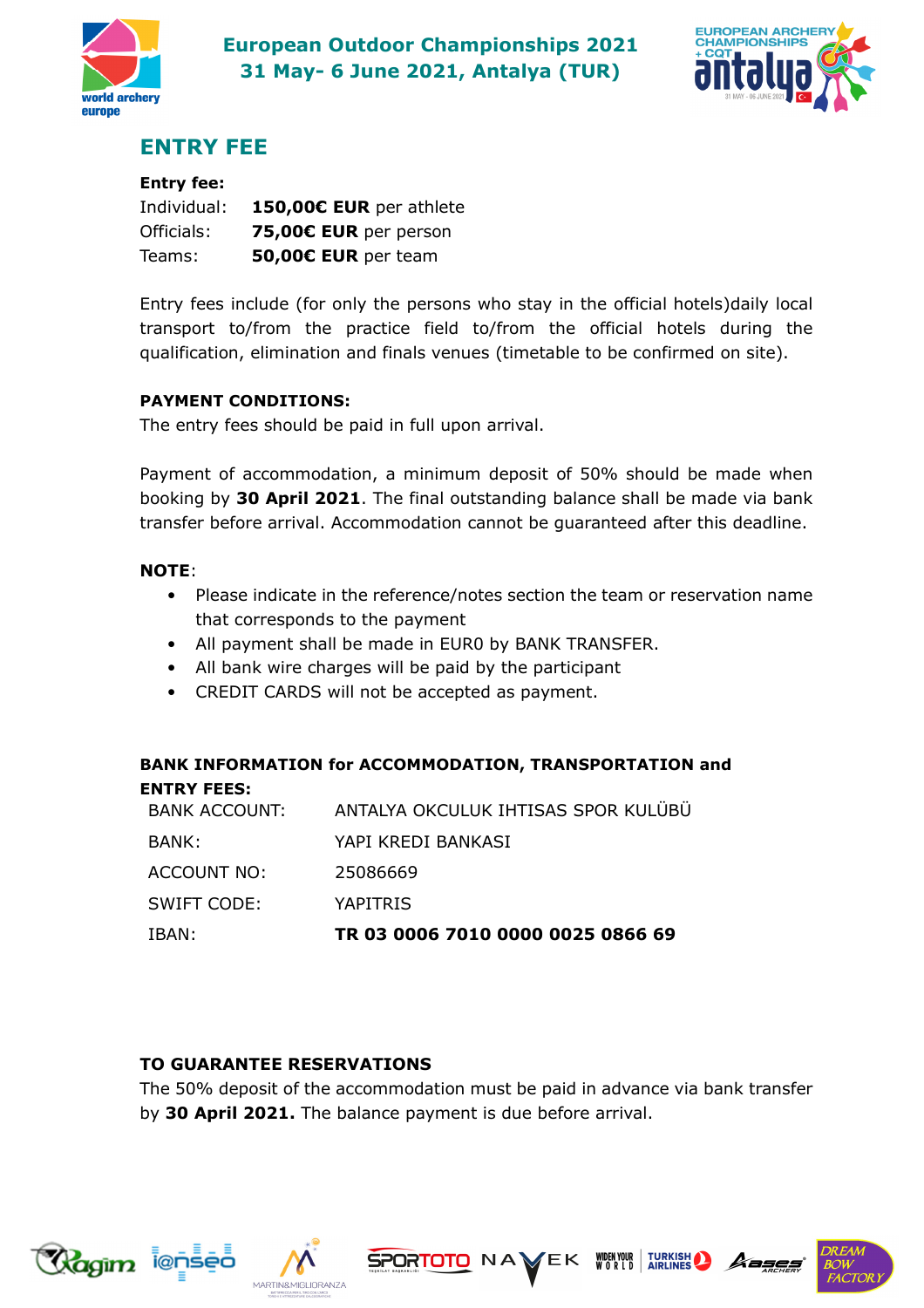



# **HEALTH REGULATIONS (COVID-19)**

### **INFORMATION**

- Everybody should follow the Government/public health authorities measures (national and sport-specific regulations) and be aware of the travel restrictions
- For your information, Medical infrastructure/Hospital with proper care will be reachable within 15 minutes from the venue, where COVID-19 test can be done

### **PERSONAL HYGIENE AND HEALTH ADVICES**

- Anyone due to participate in the event who is feeling ill should not attend
- Participants (athlete, volunteer, official etc.) should proactively and regularly check their health status (including taking their temperature and monitoring for any symptoms)
- Stay home and self-isolate even with minor symptoms for 10 days or more depending on national protocols, when showing any symptoms (fever, tiredness, dry cough, headache, nasal congestion, runny nose, sore throat, difficulty breathing).
- Contact a healthcare provider immediately if any respiratory illness is noted
- Masks to be worn at all times everywhere (transport, common area in the hotel, venue, training etc.) except on shooting line
- Regularly and thoroughly clean your hands with an alcohol-based hand rub or wash them with soap and water
- Avoid touching eyes, nose and mouth
- Cover your mouth and nose with your bent elbow or tissue when you cough or sneeze. Then dispose of the used tissue immediately and wash your hands
- Avoid touching high-contact surfaces such as door handles, walls or windows, etc.
- Avoid going to crowded places
- Avoid steam rooms or saunas
- No spitting, as the main mode of transmission of the virus is in respiratory secretions
- No handshakes, high fives and any other personal contact
- Athletes should not share clothing, bar soap, sports equipment, water bottles or other personal items

### **TRANSPORT & ACCOMMODATION**

• Avoid using public transport to go to the hotel and between the hotel and the venue





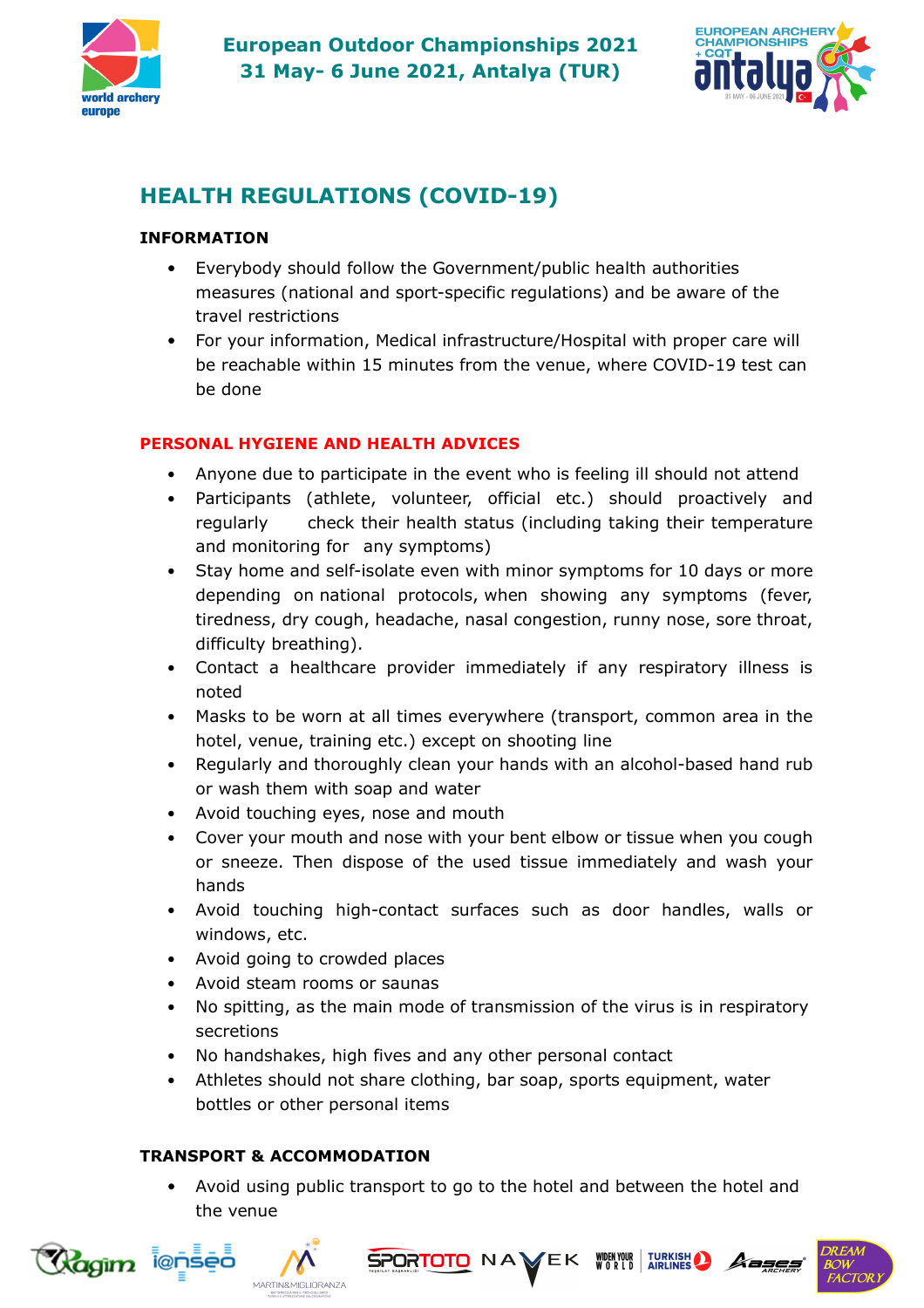

# **European Outdoor Championships 2021 31 May- 6 June 2021, Antalya (TUR)**



• All meals have to be taken in the hotel, not at any other restaurant/bar

#### **VENUE**

- Access to the venue might be denied at any time in case of disease suspicion
- Limit contact/interactions
- Handwashing/alcohol- based hand gel will be available at multiple locations in the event facility and accommodation
- Regular toilet cleaning will be done (at least once per session)
- Tissues and containers will be at disposal to dispose of used tissues on transport to the venue, at the venue and any other facility
- No shows allowed. Winners will receive their medals in a simple ceremony only with the winners and their team, all wearing masks
- Medical post and designated personnel on site able to help assess cases and potential other illness will be present
- An isolation room/space to hold any symptomatic person found at the venue will be available
- Space on shooting line shall be 1.00 meter minimum per athlete
- No spectators are allowed during the event

#### **PARTICIPANTS**

- Maintain the staff/team to a minimum to minimize transmission
- Maintain social distancing, at least 1,5 meter distance between yourself and others at all time

# **ADDITIONAL INFORMATION**

#### **World Archery Europe Congress**

World Archery Europe Congress will be held on 30 May 2021. All information will be provided in advance to the Member Associations.

#### **Continental Quota Tournament for TOKYO 2021**

The CQT will take place on 04 June 2021 at the special place in the competition field and all matches will be one by one and running by alternate shooting.

### **Transportation**

Transport from/to Antalya Airport is 30 Euros per person. A daily shuttle service is free of charge (only for those persons accommodated in the Porto Bello Hotel Resort & Spa and Double Tree by Hilton City Centre. Shuttle services will be available from the Porto Bello Resort Hotel & Spa and Double Tree by Hilton City Centre, competition venue/practice venue/final venue.









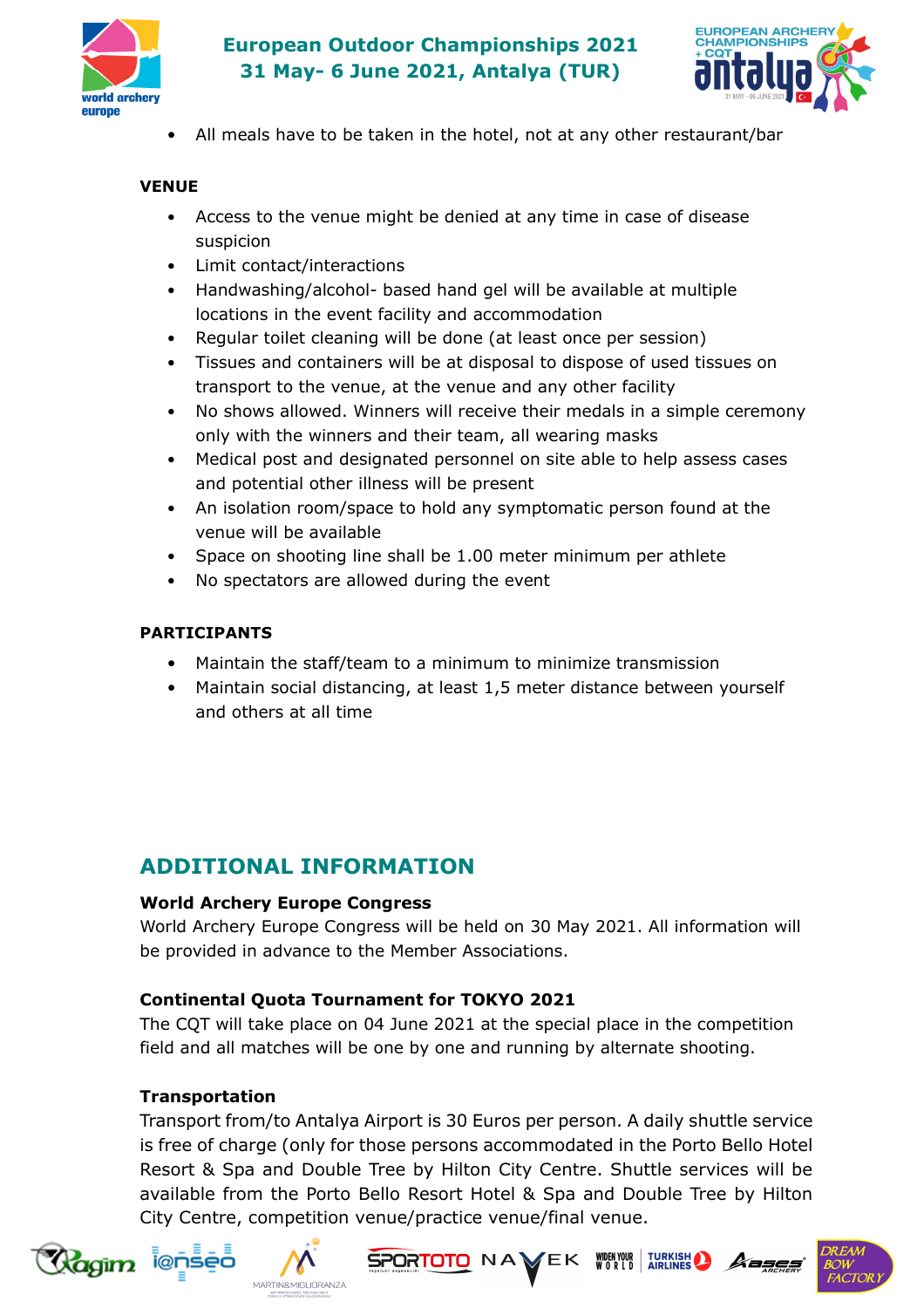



#### **Cancellations & Changes**

- Cancellations received **before 21 May 2021** a full refund of the deposit payment will be made.
- Cancellations received **after 21 May 2021** no refund will be given.
- Refunds will be processed after the event.
- Name changes to team officials or athletes (same category and division) will be accepted up to **72 hours before** the event without any additional charge.
- Should flight arrival details change last minute, please contact the Organizing Committee using the details indicated in the Team Managers' Booklet.
- If a participant's arrival is later than the original scheduled arrival date, the room will be charged from the date of the original booking.

#### **Training**

A training field will be available starting on **29 May 2021** at the Konyaaltı Stadium located approximately 3 minutes from the official hotel. Transport to training field will be made available at no additional cost on May 29, 30.

#### **Weather**

Temperatures in May are expected to range between 25 and 30 degrees Celsius. The average in the last few years has been 25 degrees Celsius.

#### **Media Registration:**

Media representatives can apply for registration by emailing info@archery.sport

#### **Internet**

Will be available in the official hotel for free (in hotel rooms and in the lobby). There will also be Wi-Fi available at the venue.

#### **Water**

Bottled water will be available at the venue.

#### **LOC Contact:**

| Name:     | Mr. Sirer AYDIN, Registration Manager |
|-----------|---------------------------------------|
| Email:    | sireraydin@qmail.com                  |
| Phone:    | +90 533 515 25 33                     |
| Language: | English                               |